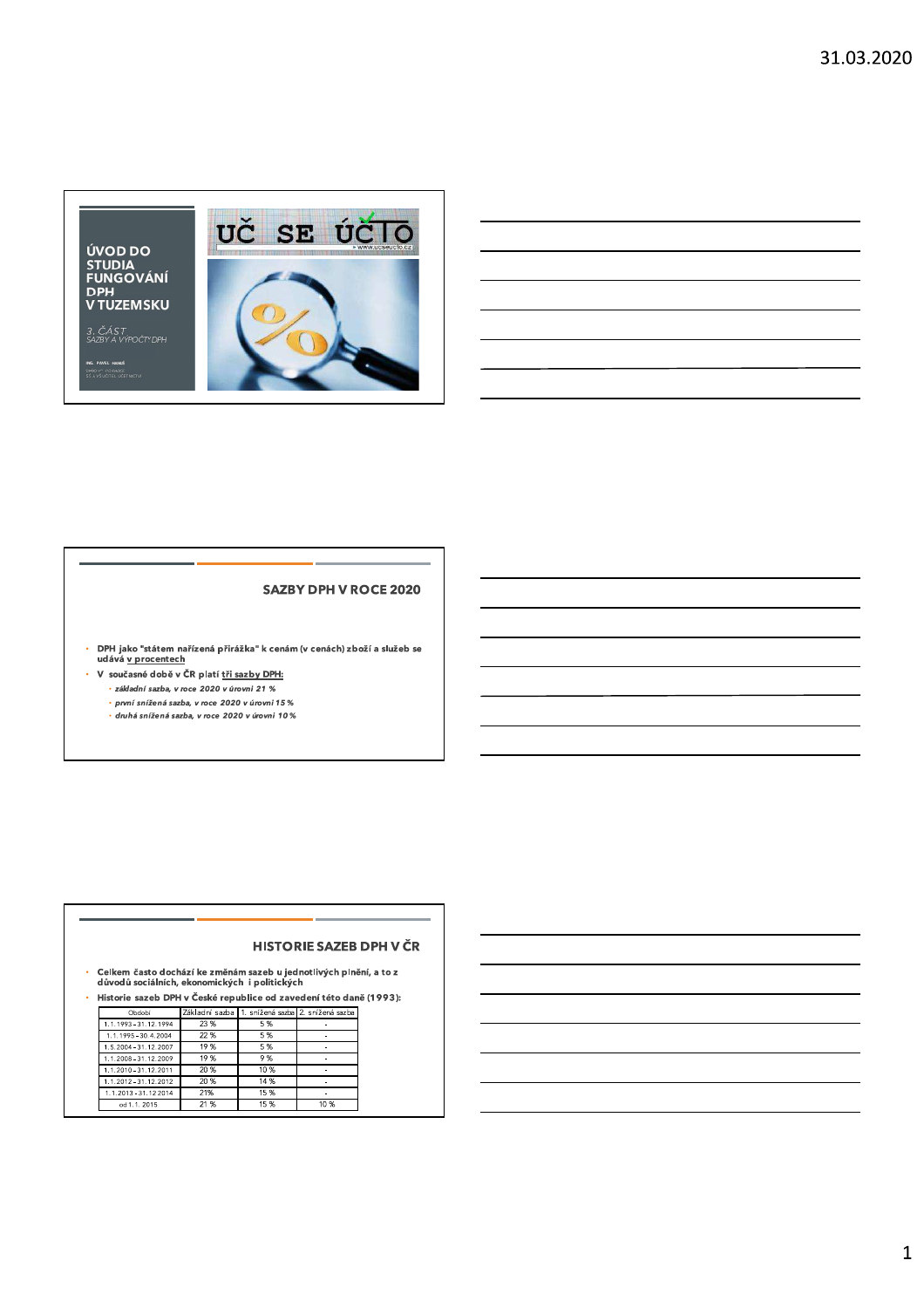#### ZÁKLADNÍ SAZBA DPH

- · Základní sazbě ve výši 21 % podléhá většina zdanitelných plnění
- · Zbylé dvě snížené sazby DPH (10 % a 15 %) jsou spíše "výjimkami"
- · Plnění, které podléhají sníženým sazbám, jsou uvedeny v přílohách k zákonu o DPH



#### PRVNÍ SNÍŽENÁ SAZBA DPH

- Plnění podléhající první snížené (15%) sazbě DPH jsou v Příloze č. 3 (zboží) a<br>v Příloze č. 2 (služby) k zákonu o DPH
- · Patří sem především:
- ≽ Zboží: potraviny a nealkoholické nápoje, krmiva pro zvířata, dětské autosedačky, palivové dřevo, některé zdravotnické prostředky a pomůcky
- 

panove areo, nekelen zahodnosti politiky stanované politiky stanované služby, stanované služby, stanované služby, stanované služby, stanované služby, stanované služby, stanované komunalního odpadu, vstupné na společenské a



#### DRUHÁ SNÍŽENÁ SAZBA DPH

· Plnění podléhající druhé snížené (10%) sazbě DPH jsou v Příloze č. 3a (zboží) a v Příloze č. 2a (služby) k zákonu o DPH

· Patří sem především:

> Zboží: kojenecká výživa, potraviny promalé děti, některé léky (vč.<br>veterinárních), tištěné knihy, dětské knihy, noviny, časopisy, hudebniny -<br>do 50 % plochy reklam, dodávky tepla a vody,<br>bezlepkové výrobky

> Služby: pozemní a vodní hromadná doprava osob

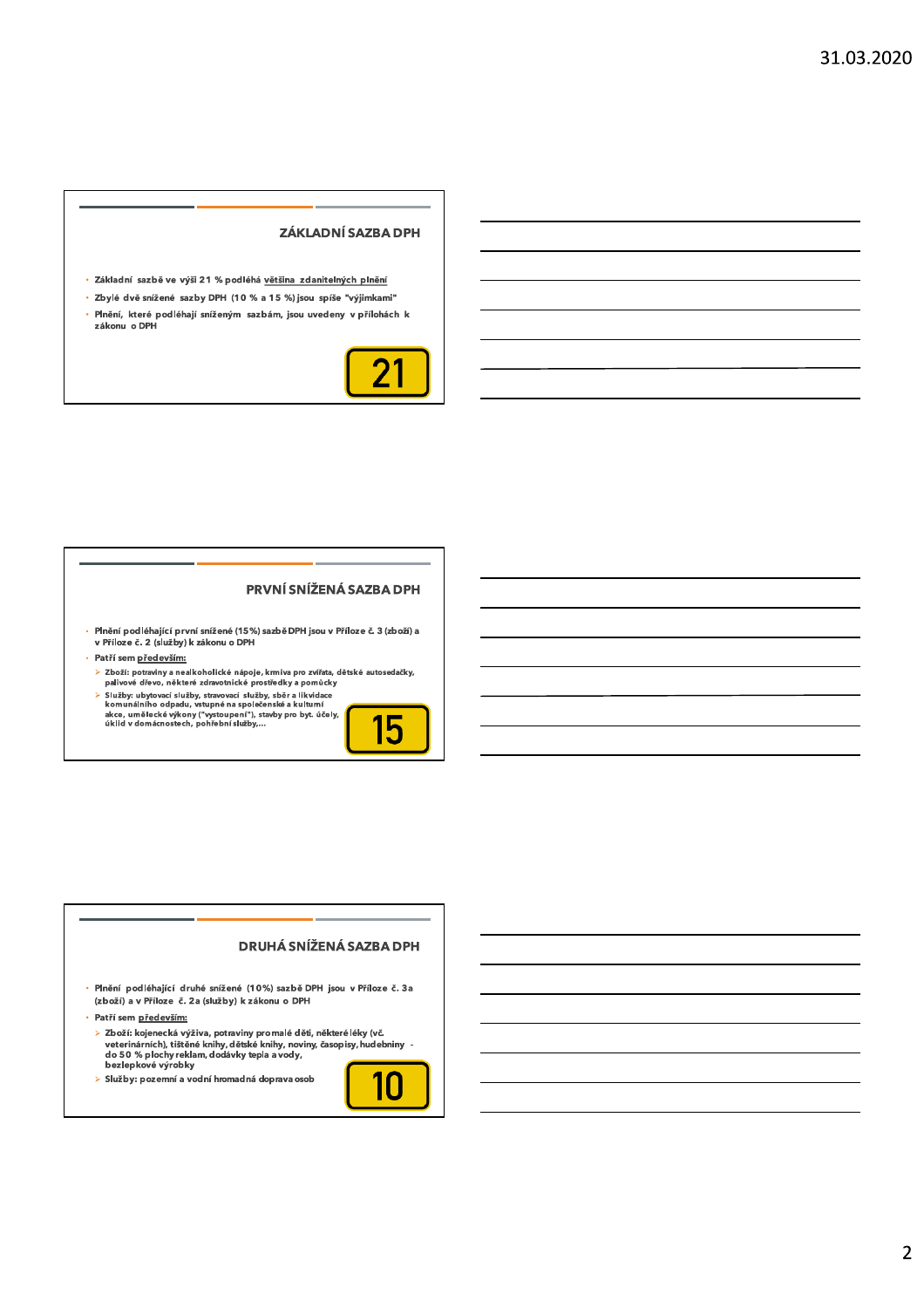#### PLNĚNÍ OD DPH OSVOBOZENÁ

- U některých plnění, kde by správa DPH byla náročná, výnos z této daně by nebyl<br>vysoký nebo kde je zájmem státu tyto dodávky nezatěžovat DPH, bylo<br>stanoveno <u>osvobození od DPH</u>
- Někdy se <u>chvbně</u> říká, že jde o plnění s 0 % DPH (taková sazba neexistuje) ä, Patří sem zejména:
- > Základní poštovní služby (běžné dopisy, balíčky,...)
- Rozhlasové a televizní vysílání (koncesionářské poplatky ČRo a ČT)  $\blacktriangleright$
- Finanční a pojišťovací činnosti (bankovní poplatky, komerční pojistné,...)  $\blacktriangleright$ Š.
- Výchova a vzdělávání (např. školné) s.
- Zdravotní a sociální služby  $\bar{\mathbf{v}}$ Pronájem nemovitých věcí
- Ÿ. atd.
- 

#### VÝPOČET DPH - MOŽNOSTI

· DPH lze vypočítat ze dvou úrovní ceny

z ceny v<u>četně DPH</u> = contra mixeru, zeury<br>Kč DPH je vtětoceně<br>Kč DPH je vtětoceně · z ceny <u>bez DPH</u> = œna je uvedena bez DPH a přirážku knímusím edopočítat

- Postup výpočtu je v obou situacích různý, je třeba vědět, kterou cenu
- (základ) máme k dispozici <sup>,</sup> jde-li o cenu včetně DPH, obvykle se uvádí "vč. DPH", popř. je to většinou cena<br>uvedená na cenovkách (v obchodě)
	- " ide-li o cenu bez DPH, obvykle se uvádí "+ DPH" nebo "bez DPH", používá se<br>především při obchodování mezi podniky (i tak by mělo být uvedeno, zda "vč."<br>nebo "bez")

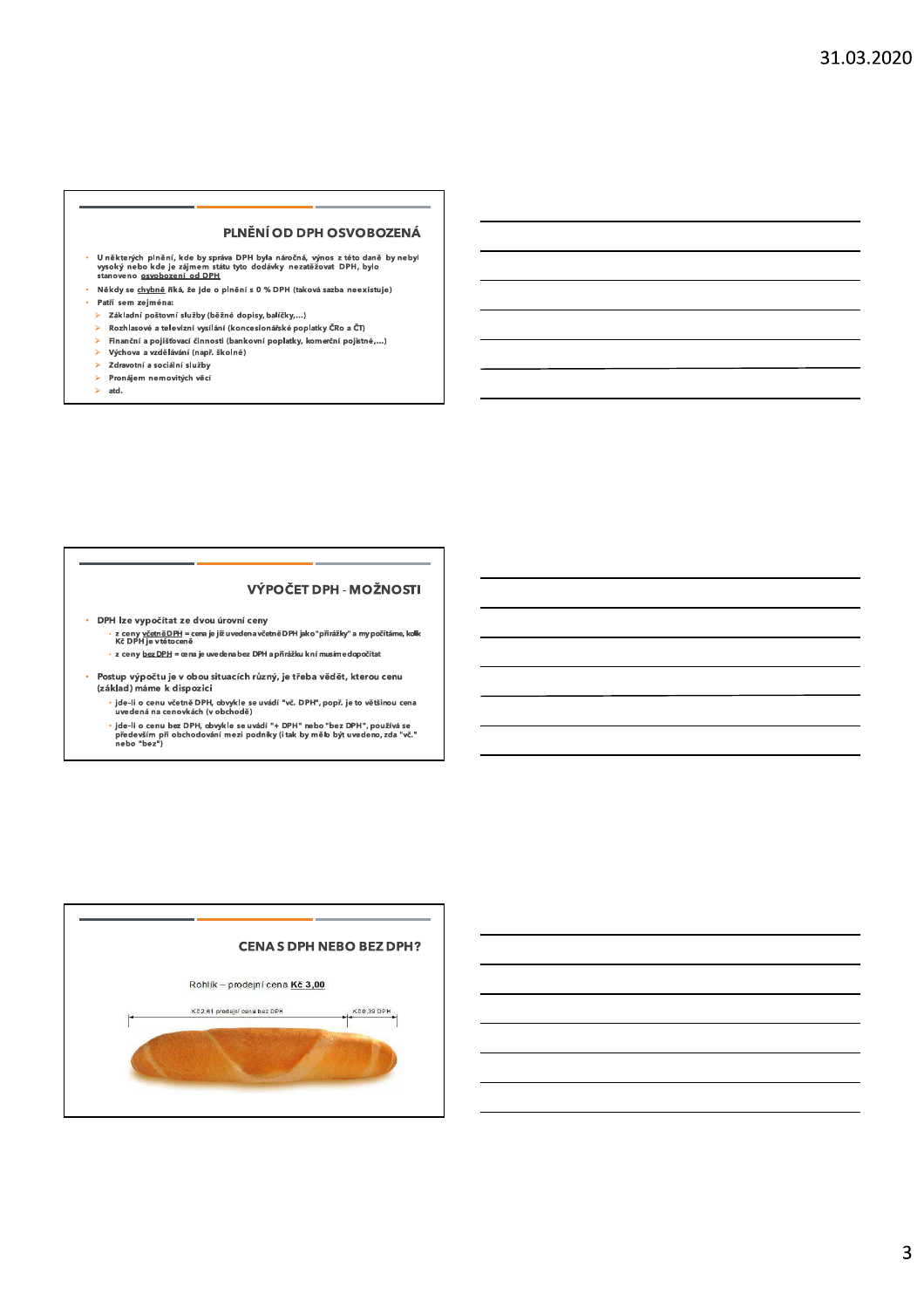### DPH Z CENY BEZ I

2náme-li cenu <u>bez DPH,</u> postupujeme takto:<br>• DPH se vypočte jako součin ceny bez DPH a sazby daně dělené stem,<br>• tedy:

$$
DPH = \text{cena bez } DPH \ x \frac{\text{sazba}}{100}
$$

- Celkova cena k unrade (cena vcetne DPH) je potom souctem ceny bez<br>DPH a vypočtené DPH

## DPH Z CENY BEZ DANE

 $DPH = \text{cena bez } DPH \; x \frac{\text{sazba}}{100}$ 

Vypočítejte DPH a cenu včetně DPH, znáte-li cenu bez DPH:

Dez DPH = KC 10.000,00<br>DPH 21 %

### DPH Z CENY BEZ I

PŘÍKLAD

 $DPH = \hspace{1pt}$  cena bez $DPH \geq \hspace{1pt} \frac{sazba}{100}$ 

Vypočítejte DPH a cenu včetně DPH, znáte-li cenu bez DPH:

bez DPH = Kč 10.000,00<br>DPH 21%  $DPH = 10000 \times (21/100) = \frac{K\bar{c}}{2} \cdot \frac{2100.00}{2}$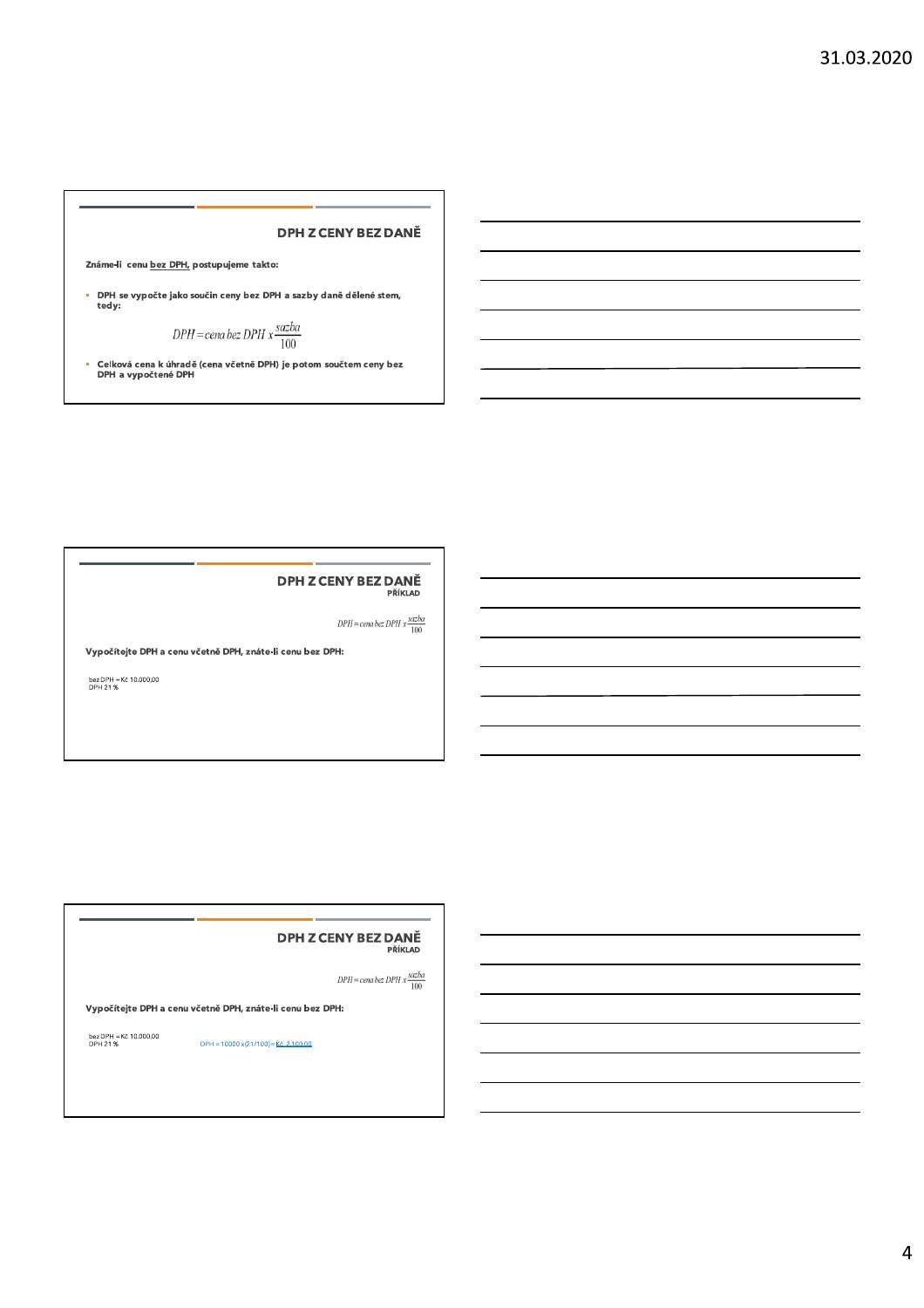|                                   |                                                           | DPH Z CENY BEZ DANĚ<br>PŘÍKLAD                  |
|-----------------------------------|-----------------------------------------------------------|-------------------------------------------------|
|                                   |                                                           | $DPH = cena$ bez $DPH x \frac{sazba}{m}$<br>100 |
|                                   |                                                           |                                                 |
|                                   | Vypočítejte DPH a cenu včetně DPH, znáte-li cenu bez DPH: |                                                 |
| bez DPH = Kč 10.000,00<br>DPH 21% | DPH = 10000 x(21/100) = Kč 2.100,00                       | včetně DPH:<br>10000+2100 - Kč 12.100.00        |

### DPH Z CENY BEZ DANĚ

**SOFT AND DPH Z CENY BEZ DANĚ**<br>
PŘÍKLAD<br>
Vypočítejte DPH a cenu včetně DPH, znáte-li cenu bez DPH:<br>  $\frac{1000P}{121} = \frac{10000 \times 21}{10000}$ <br>
DPH = 10000 × 21/100)=Kč 2.100,00<br>  $\frac{10000+2100}{10000+2100} = \frac{10000 \times 21}{10000}$ 

#### DPH Z CENY BEZ DANĚ

**DPH Z CENY BEZ DANE**<br>
PRIKLAD<br>
DPH = cena bez DPH x<br>
DPH = cena bez DPH :<br>  $\frac{6220\text{PH} - \text{K}2 + 10.0000}{\text{V}^2}$ <br>
DPH = 10000 x(21/100) = K2 2100,00<br>
DPH = 600 x(15/100) = <u>K2 90.00</u><br>
DPH = 600 x(15/100) = <u>K2 90.00</u><br>

5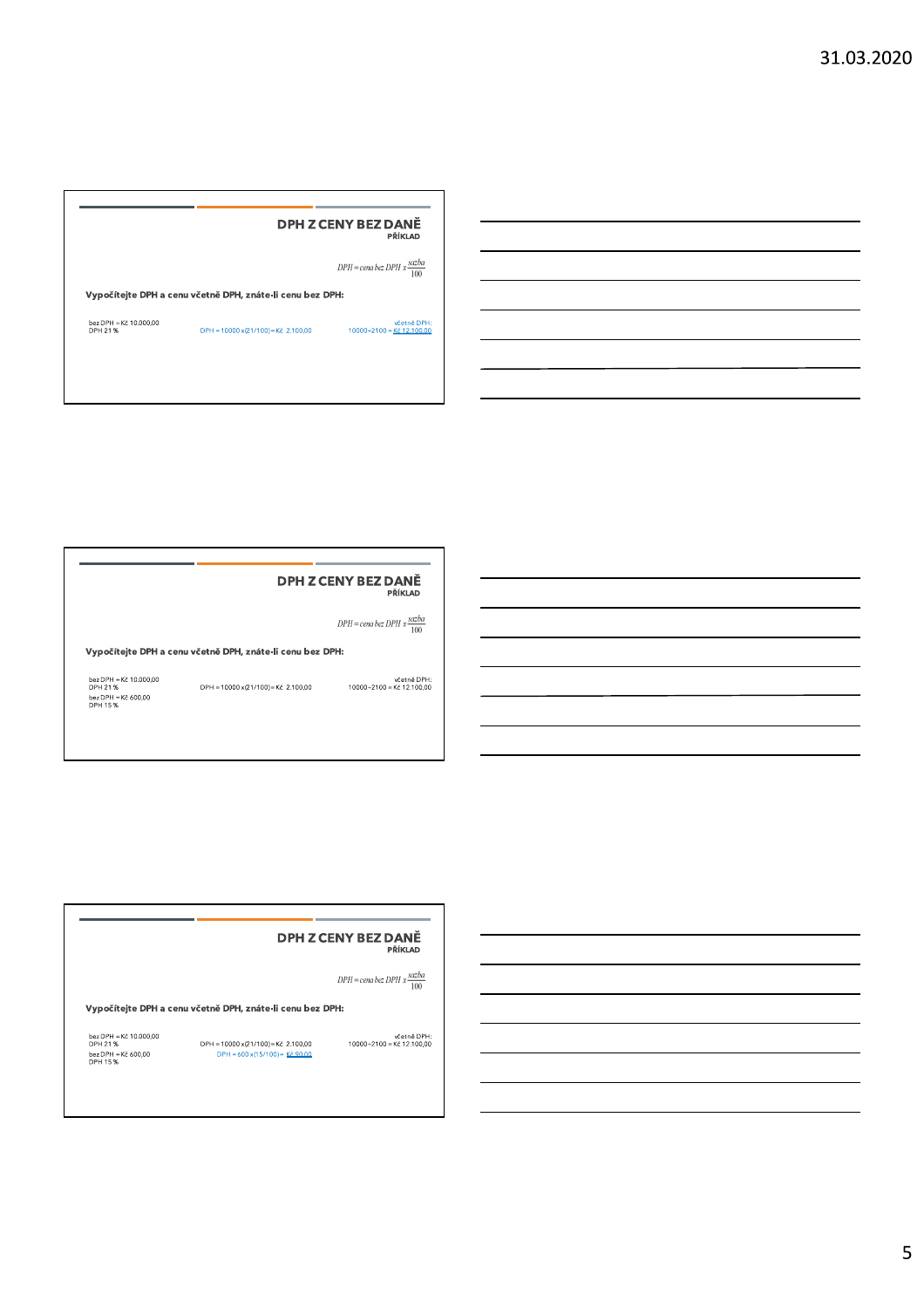## DPH Z CENY BEZ DANE **SEZ DANĚ**<br>
Příklad<br>
PPH = cena bez DPH x  $\frac{scale}{100}$ <br>
PPH = cena bez DPH x  $\frac{scale}{100}$ <br>
DPH = cena bez DPH x  $\frac{scale}{100}$ <br>
Dex DPH = Kč 10.000.00<br>
DPH = 10000 x(21/100) = Kč 2.100.00<br>
DPH = 600 x(15/100) = Kč 90.00<br>
DPH =

### DPH Z CENY BEZ DANE

**DPH Z CENY BEZ DANĚ**<br>
PŘÍKLAD<br>
Vypočítejte DPH a cenu včetně DPH, znáte-li cenu bez DPH:<br>
bezDPH = Kč 10.000.00<br>
DPH = 10000 x(21/100)= Kč 2.100,00<br>
DPH = 600 x(15/100)= Kč 2.100,00<br>
DPH = 600 x(15/100)= Kč 90,00<br>
DPH =

## DPH Z CENY BEZ I

**DPH Z CENY BEZ DANĚ**<br>
PŘÍKLAD<br>
DPH = cena bez DPH x  $\frac{scaleD000}{100}$ <br>
Vypočítejte DPH a cenu včetně DPH, znáte-li cenu bez DPH:<br>
bez DPH = Kč 400,000<br>
DPH = 10000 x(21/100) = Kč 2.100,00<br>
DPH = 400 x(15/100) = Kč 2.100,00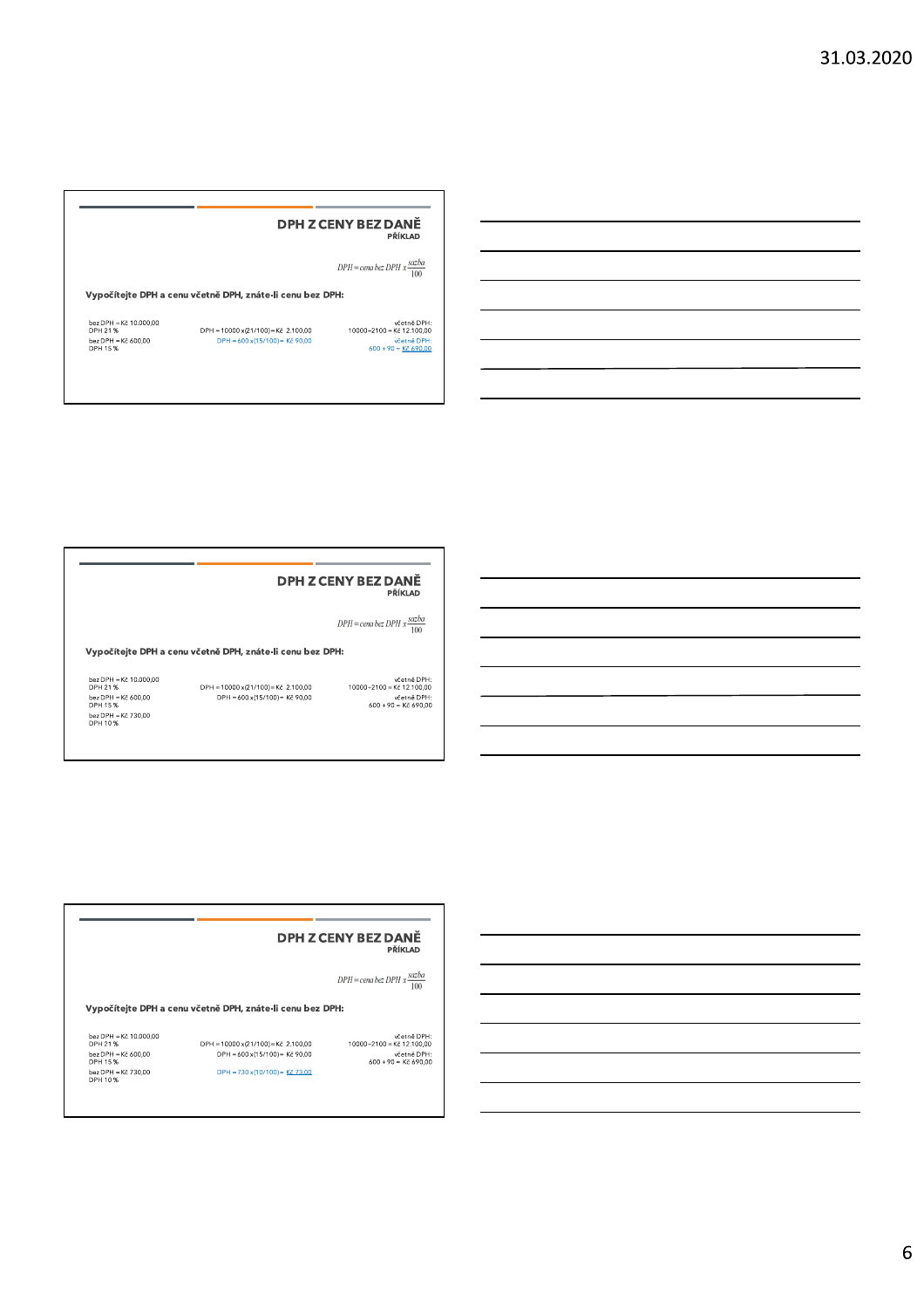## **DPH Z CENY BEZ DANĚ**

 $DPH = \hspace{1pt}$  cena bez $DPH$  x  $\frac{sazba}{100}$ 

wčetně DPH:<br>10000+2100 – Kč 12.100,00<br>větně DPH:<br>600 + 90 = Kč 690,00<br>wčetně DPH:<br>730 + 73 = <u>Kč 803.00</u>

#### Vypočítejte DPH a cenu včetně DPH, znáte-li cenu bez DPH:

DPH = 10000 x (21/100) = Kč 2.100,00<br>DPH = 600 x (15/100) = Kč 90,00 DPH = 730 x(10/100) = Kč 73,00

bez DPH = Kč 10.000,00<br>DPH 21 %<br>bez DPH = Kč 600,00<br>DPH 15 %<br>bez DPH = Kč 730,00<br>DPH 10 %

DPH Z CENY VČETNĚ DANĚ

Známe-li cenu včetně DPH, postupujeme takto:

- · DPH se vypočte jako rozdíl ceny včetně DPH a ceny bez DPH
- cenu bez DPH spočítáme jako podíl ceny vč. DPH a "koeficientu" 1,21<br>nebo 1,15 nebo 1,1 (podle použité sazby), tedy:

 $\label{eq:1} \begin{aligned} \textit{cena bez DPH} = \frac{\textit{cena vč. DPH}}{\textit{koeficient}} \end{aligned}$ a dále  $koeficient = 1 + \frac{sazba}{100}$ 

koeficient tedy bude jednoduše pro 21% sazbu <u>1,21,</u> pro 15% sazbu <u>1,15</u><br>a pro 10% sazbu <u>1,1</u> à.

#### DPH Z CENY VČETNĚ DPH

PŘÍKLAD

cena bez DPH =  $\frac{cena v\check{c}.\,DPH}{koeficient\,de\,sazby}$ 

Vypočítejte cenu bez DPH a DPH, znáte-li cenu včetně DPH

Kč 700,00 včetně<br>DPH 15 %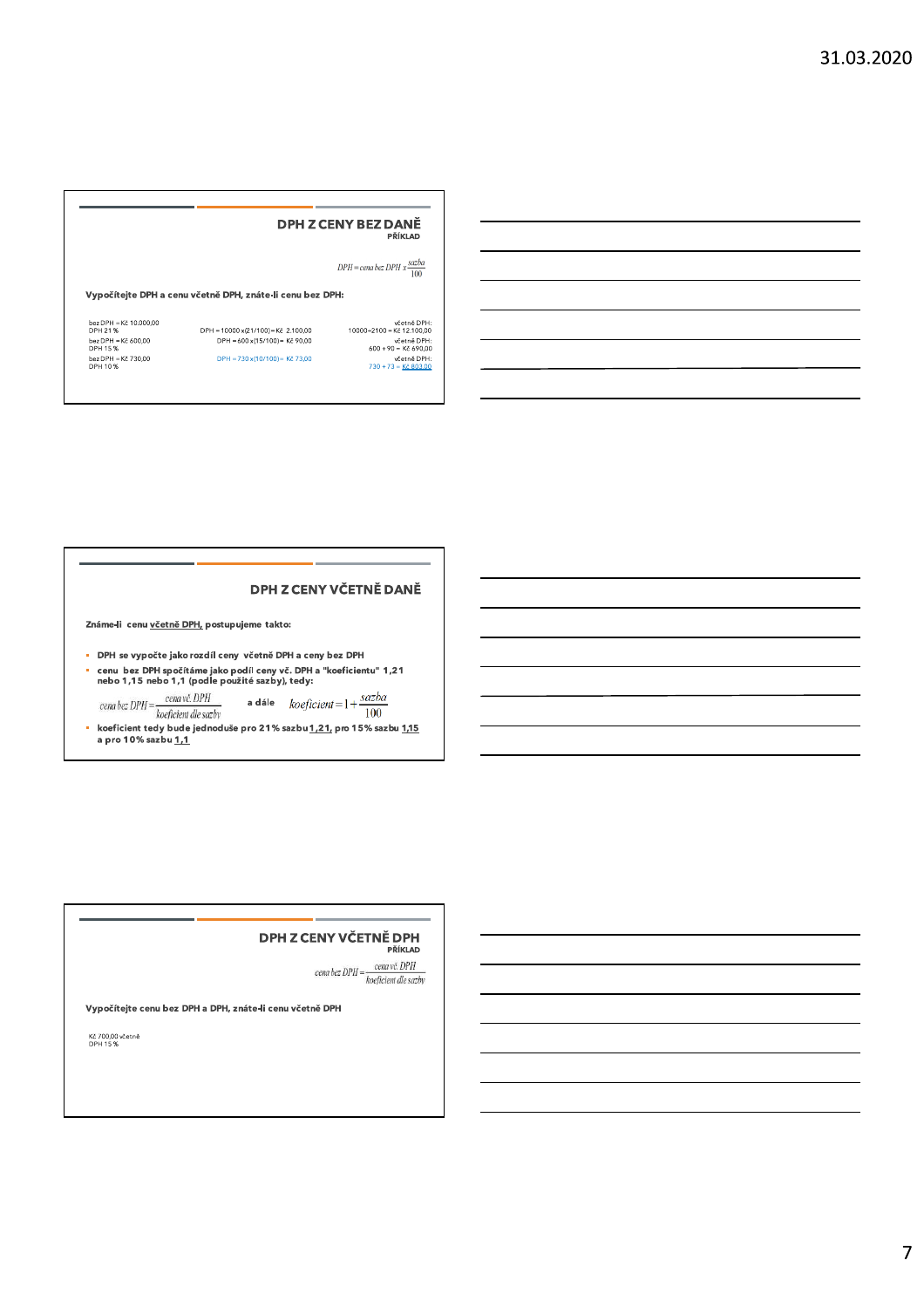# DPH Z CENY VČETNĚ DPH **DPH Z CENY VČETNĚ DPH**<br> *Cenabes DPH* =  $\frac{1}{k}$  *cenavě. DPH*<br> *Vypočítejte cenu bez DPH* a DPH, znáte-li cenu včetně DPH<br>
Kč 700,00 včetně<br>
DPH 15%<br>
Bez DPH = 700/1,15 = <u>Kč 608.70</u><br>
DPH 15%

### DPH Z CENY VČETNĚ DPH

**SERV VČETNĚ DPH**<br>
PŘÍKLAD<br> *Eena bez* DPH a DPH, znáte-li cenu včetně DPH<br>
Ke 700,00 včetně<br>
Bez DPH = 700/1,15 = Kč 608,70<br>
DPH = 700 - 608,70 = <u>Kč 91,30</u><br>
DPH 15%

#### DPH Z CENY VČETNĚ DPH

**SETNĚ DPH**<br>
PŘÍKLAD<br>
PŘÍKLAD<br>
PŘÍKLAD<br>
PŘÍKLAD<br>
Vypočítejte cenu bez DPH a DPH, znáte-li cenu včetně DPH<br>
Kč 700,00 včetně<br>
DER 2199:00 včetně<br>
DER PH = 700/1,15 = Kč 608,70<br>
DER = 700-608,70 = Kč 91,30<br>
DER = 700-608,70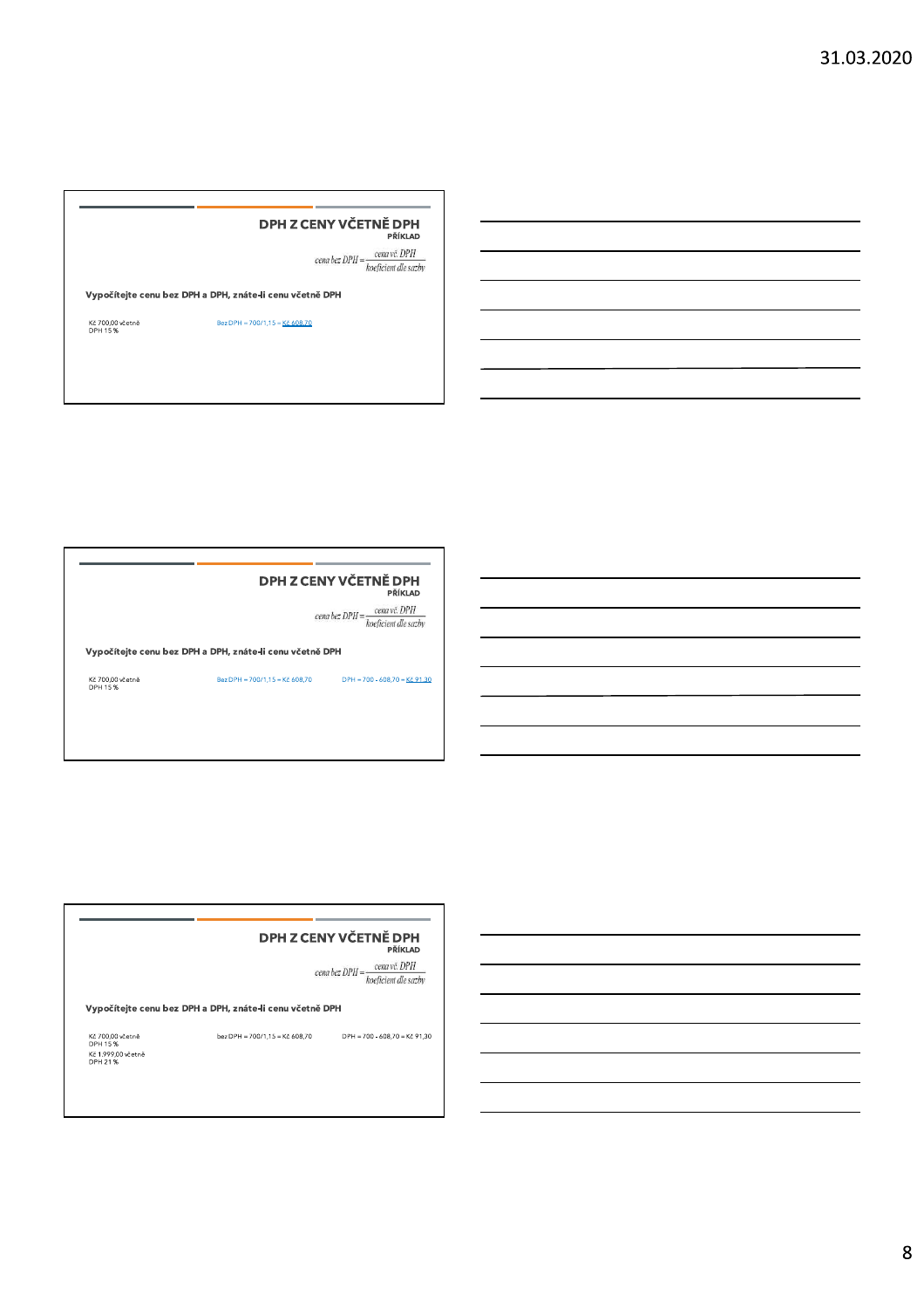## DPH Z CENY VČETNĚ DPH **SETNE DPH**<br>
PRIKLAD<br>
CERNY VČETNE PRIKLAD<br>
CERNY CETNE PRIKLAD<br>
CERNY CETNE PRIES<br>
Vypočítejte cenu bez DPH a DPH, znáte-li cenu včetně DPH<br>
Kč 700,00 včetně<br>
DPH = 700/1,15 = Kč 608,70 DPH = 700 - 608,70 = Kč 91,30<br>
DPH

|                               |                                                          | DPH Z CENY VČETNĚ DPH<br>PŘÍKLAD                                     |
|-------------------------------|----------------------------------------------------------|----------------------------------------------------------------------|
|                               |                                                          | cena bez DPH = $\frac{cena v\check{c}$ . DPH<br>koeficient dle sazby |
|                               | Vypočítejte cenu bez DPH a DPH, znáte-li cenu včetně DPH |                                                                      |
| Kč 700.00 včetně<br>DPH 15%   | bez DPH = $700/1.15$ = Kč 608.70                         | $DPH = 700 - 608.70 = K\text{č } 91.30$                              |
| Kč 1.999.00 včetně<br>DPH 21% | bez DPH = $1999/1.21$ = Kč 1.652.07                      | DPH = 1999 - 1652.07 = Kč 346.93                                     |
|                               |                                                          |                                                                      |

#### DPH Z CENY VČETNĚ DPH

**DPH Z CENY VČETNĚ DPH**<br>
PŘÍKLAD<br>
cena bez DPH =  $\frac{convC. DPH}{koefficient \text{ (le } satisfies t]}$ <br>
Vypočítejte cenu bez DPH a DPH, znáte-li cenu včetně DPH<br>
Kč 700,00 včetně<br>
DPH 15%<br>
bez DPH = 700/1,15 = Kč 608,70<br>
DPH = 700 - 608,70 = Kč 91,3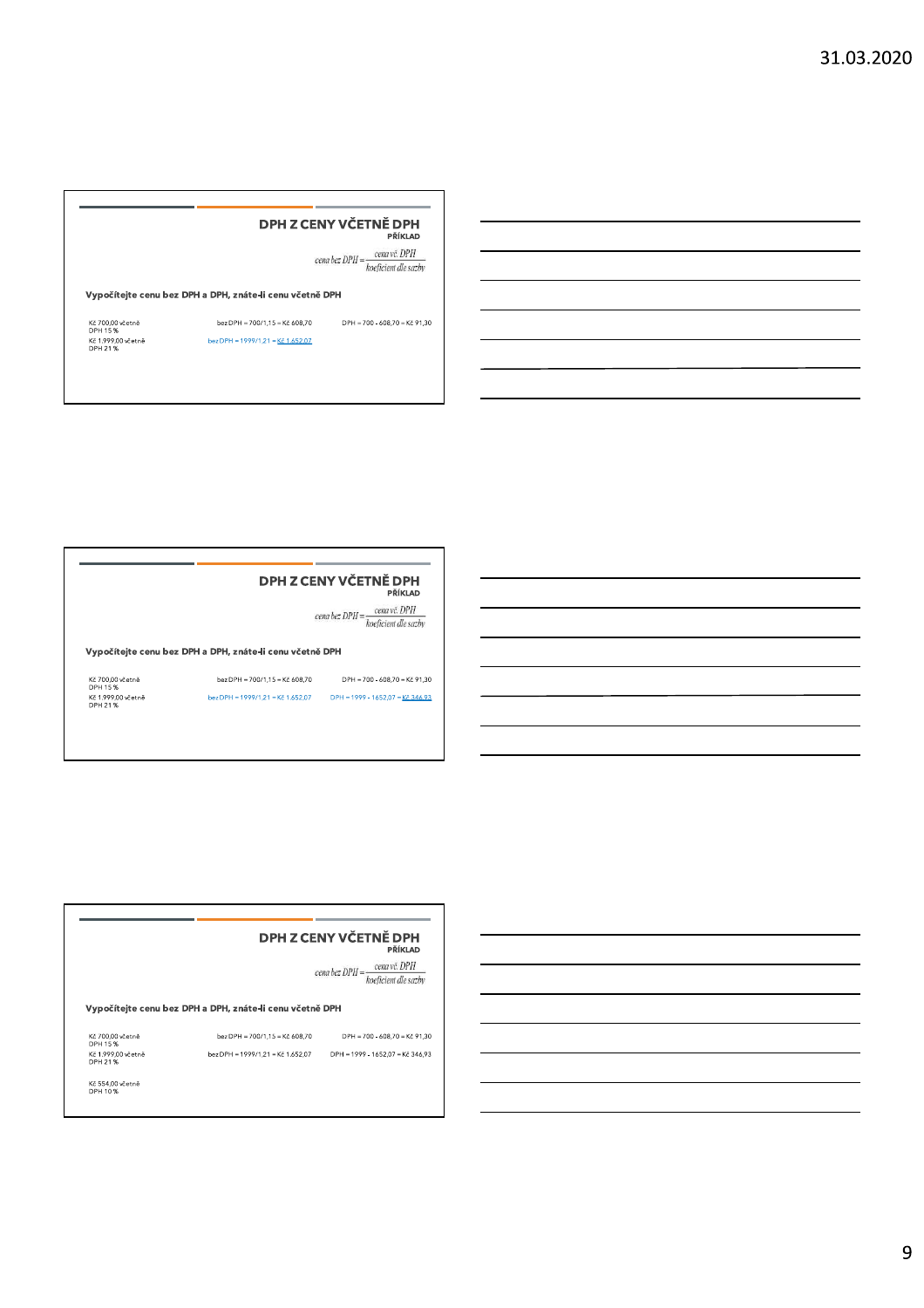|                               |                                                          | DPH Z CENY VČETNĚ DPH<br>PŘÍKLAD                                     |
|-------------------------------|----------------------------------------------------------|----------------------------------------------------------------------|
|                               |                                                          | cena bez DPH = $\frac{cena v\check{c}$ . DPH<br>koeficient dle sazby |
|                               |                                                          |                                                                      |
|                               | Vypočítejte cenu bez DPH a DPH, znáte-li cenu včetně DPH |                                                                      |
| Kč 700,00 včetně<br>DPH 15%   | bez DPH = 700/1,15 = Kč 608,70                           |                                                                      |
| Kč 1.999.00 včetně<br>DPH 21% | bez DPH = 1999/1.21 = Kč 1.652.07                        | DPH = 700 - 608,70 = Kč 91,30<br>DPH = 1999 - 1652.07 = Kč 346.93    |



cena bez  $DPH = \frac{cena\,v\breve{c}.\,DPH}{koeficient\,dle\,sazby}$ 

#### Vypočítejte cenu bez DPH a DPH, znáte-li cenu včetně DPH

| Kč 700.00 včetně<br>DPH 15 %  | bez DPH = 700/1.15 = Kč 608.70    | $DPH = 700 - 608.70 = Kč 91.30$  |
|-------------------------------|-----------------------------------|----------------------------------|
| Kč 1.999.00 včetně<br>DPH 21% | bez DPH = 1999/1.21 = Kč 1.652.07 | DPH = 1999 - 1652.07 = Kč 346.93 |
| Kč 554.00 včetně<br>DPH 10%   | bez DPH = $554/1.1$ = Kč 503.64   | $DPH = 554 - 503.64 = K\{-50.36$ |

#### **DPH A ZAOKROUHLOVÁNÍ**

• U DPH stejně jako u většiny jiných daní musíme brát ohled i na<br>zaokrouhlování

· JENŽE:

>jde se o zaokrouhlování vypočítané DPH? >nebo o zaokrouhlování celkové částky k placení?

· obojí se totiž zaokrouhluje (může zaokrouhlovat) jinak!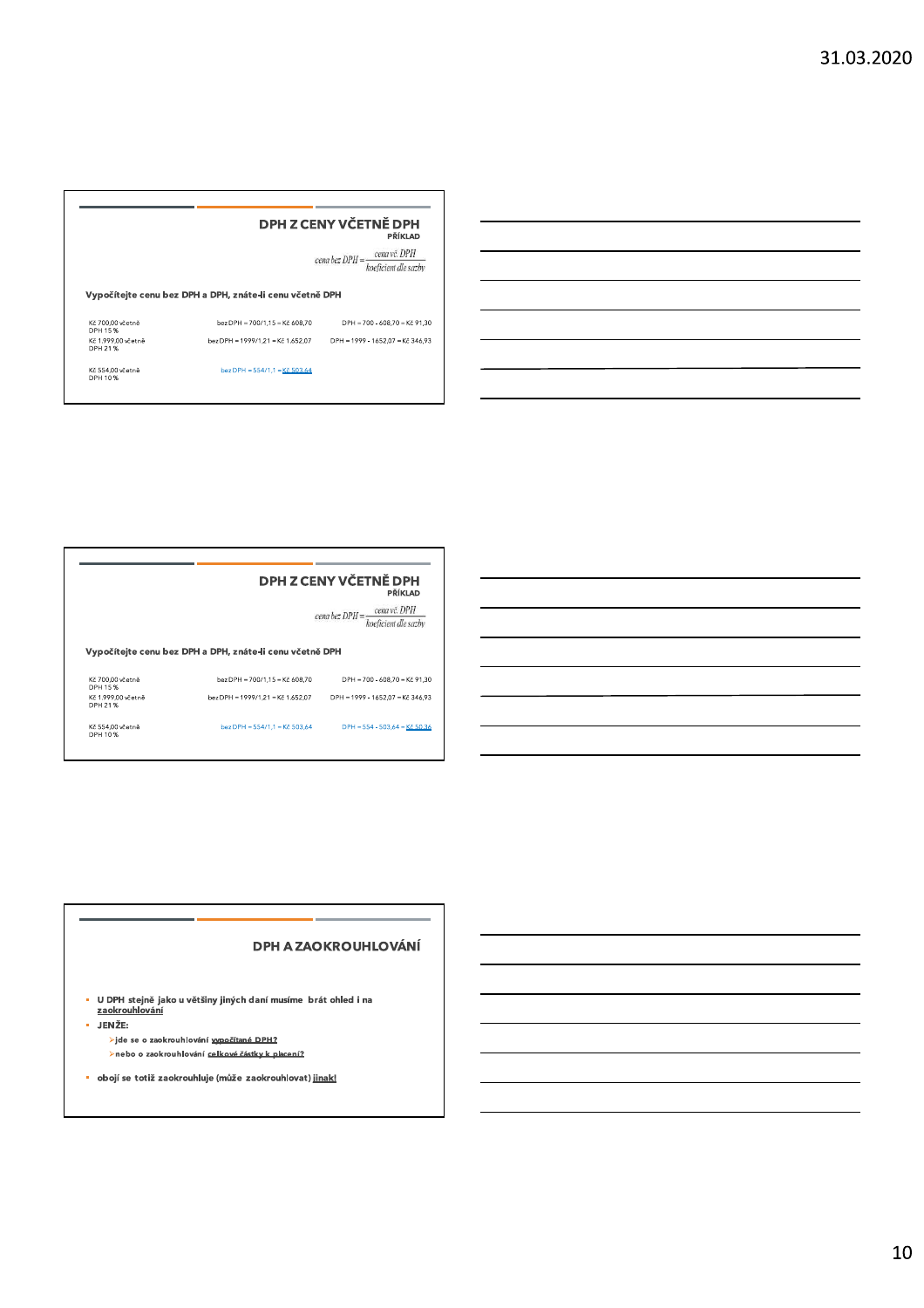#### ZAOKROUHLENÍ VYPOČTENÉ DPH

- Z aktuálního (2020) znění zákona o DPH problematika zaokrouhlování<br>- vypočítané DPH <u>zcela zmizela</u> (bylo řešeno naposledy ve znění do 31. 3.  $2019$
- Zaokrouhlení daně ale pouze <u>v daňových přiznáních</u> řeší jiný právní<br>předpis (daňový řád)
- Z výše uvedeného lze <u>doporučit,</u> aby se vypočítaná DPH uváděla v<br>haléřích(tj. na setiny = dvě desetinná místa zaokrouhlená matematicky).
- DŮVOD: vypočítaná DPH se samostatně neplatí, DPH je součástí ceny<br>přijatého či uskutečněného zdanitelného plnění.

### ZAOKROUHLENÍ CELKOVÉ ČÁSTKY K ÚHRADĚ

- Zajímavější je situace zaokrouhlování celkové částky, která bude za<br>zdanitelné plnění placena tedy <u>ceny včetně DPH</u>  $\mathbf{r}$
- I zde je (teoreticky) možnost více postupů, dle aktuálního (2020) znění zákona o DPH ale vyplývá, že
- > V případě <u>bezhotovostní úhrady</u> (bankovním převodem, platební kartou)<br>za příslušnou dodávku (plnění) se celková částka k úhradě <u>nezaokrouhluje</u>
- > V případě <u>hotovostní úhrady</u> se celková částka zaokrouhlí matematicky na<br>celé koruny a vzniklý zaokrouhlovací rozdíl nijak dále <u>nevstupuje</u> do<br>výpočtu DPH

#### ZAOKROUHLENÍ CELKOVÉ ČÁSTKY K ÚHRADĚ PŘÍKLAD

Cena za zdanitelné plnění je stanovena na Kč 3.738,60 bez DPH 21 %.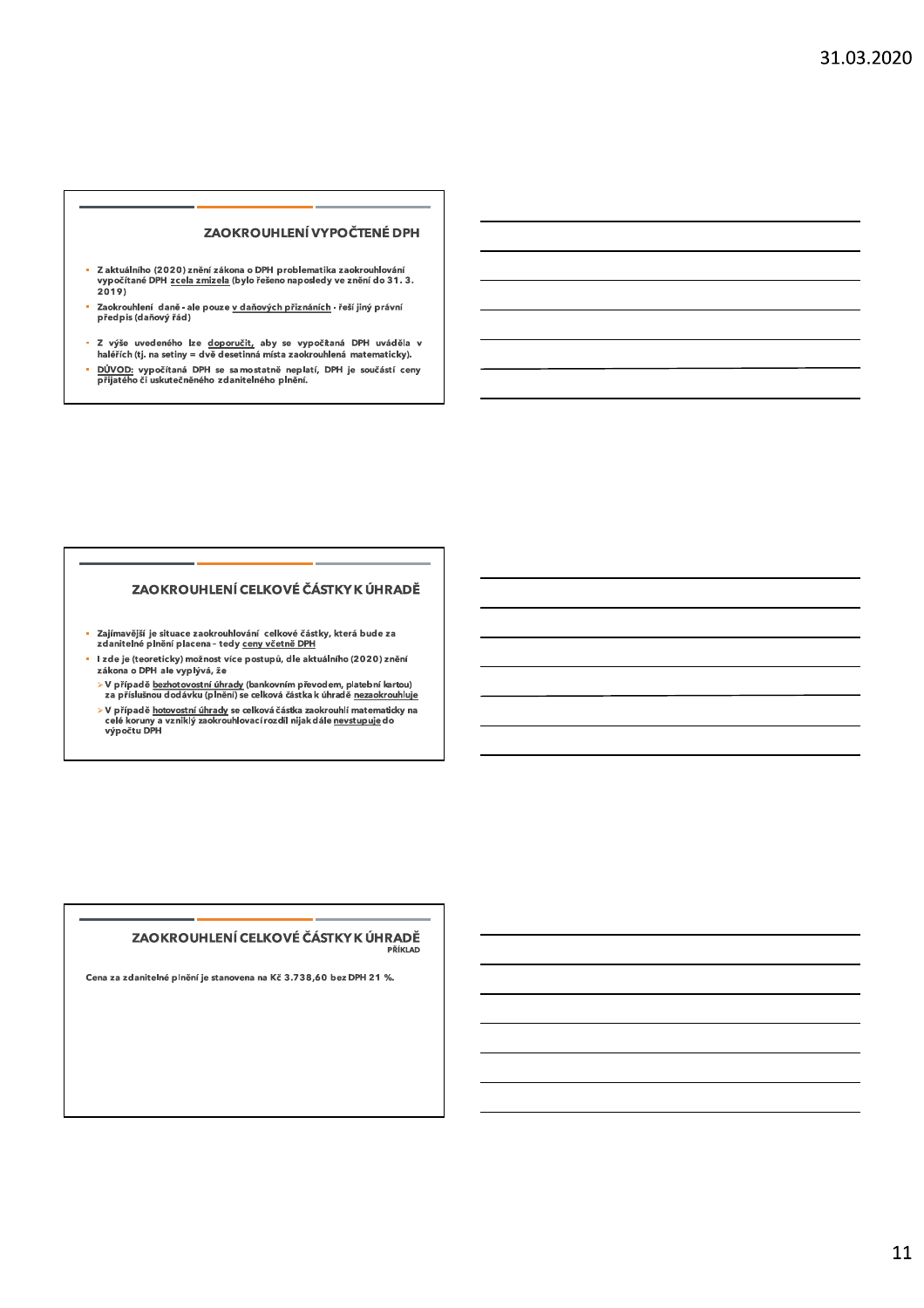## ZAOKROUHLENÍ CELKOVÉ ČÁSTKY K ÚHRADĚ **2AOKROUHLENÍ CELKOVÉ ČÁSTKY K ÚHRADĚ<br>
Cena za zdanitelné plnění je stanovena na Kč 3.738,60 bez DPH 21 %.<br>
> DPH = 3738,60 x 0,21 = <u>Kč 785,11</u><br>
> cena včetně DPH = 3738,60 + 785,11 = <u>Kč 4.523,71</u>**

- 
- 

#### ZAOKROUHLENÍ CELKOVÉ ČÁSTKY K ÚHRADĚ

|                                                   |       |         |        |                   |                                                                   | ZAOKROUHLENÍ CELKOVÉ ČÁSTKY K ÚHRADĚ<br>PŘÍKLAD                     |
|---------------------------------------------------|-------|---------|--------|-------------------|-------------------------------------------------------------------|---------------------------------------------------------------------|
|                                                   |       |         |        |                   |                                                                   |                                                                     |
|                                                   |       |         |        |                   |                                                                   |                                                                     |
|                                                   |       |         |        |                   |                                                                   | Cena za zdanitelné plnění je stanovena na Kč 3.738,60 bez DPH 21 %. |
| $\triangleright$ DPH = 3738,60 x 0,21 = Kč 785,11 |       |         |        |                   |                                                                   |                                                                     |
|                                                   |       |         |        |                   |                                                                   |                                                                     |
|                                                   |       |         |        |                   | $\triangleright$ cena včetně DPH = 3738,60 + 785,11 = Kč 4.523,71 |                                                                     |
| <b>Rekapitulace OPH</b>                           |       | Základ  | DPH    | <b>Včetná DPH</b> |                                                                   |                                                                     |
|                                                   | $n =$ | 0.00    |        | 0.00              | Celkem k úhradě:                                                  | 4523,71Kč                                                           |
| <b>The chair weal baseds was then</b>             | 10.7% | 0.00    | 0.00   | 0.00              |                                                                   |                                                                     |
| První snížená sazba                               | 16%   | 0.00    | 0.00   | 0.00              |                                                                   |                                                                     |
| Základní sazba                                    | 21%   | 3738.60 | 785.11 | 4 523.71          |                                                                   |                                                                     |

# ZAOKROUHLENÍ CELKOVÉ ČÁSTKY K ÚHRADĚ **EXAMPLE RI CELKOVÉ ČÁSTKY K ÚHRADĚ<br>
PŘÍKLAD<br>
Cena za zdanitelné plnění je stanovena na Kč 3.738,60 bez DPH 21 %.<br>
> DPH = 3738,60 × 0,21 = <u>Kč 785,11</u><br>
> cena včetně DPH = 3738,60 + 785,11 = <u>Kč 4.523,71</u><br>
Analyzia (P)<br>** <sup>N</sup> 'O)' "(6!P,\$,-,+\$)QPR "S6T"'% J .U+\$V .M0I7/318

| 10% | 0.00    | 0.00   | 0.00     |  |
|-----|---------|--------|----------|--|
| 16% | 0.06    | 0.00   | D.OD     |  |
| 当地  | 3736.60 |        | 4 523 71 |  |
|     | 3738.60 | 785.11 | 4 523 71 |  |
|     |         |        |          |  |
|     |         |        |          |  |
|     |         |        |          |  |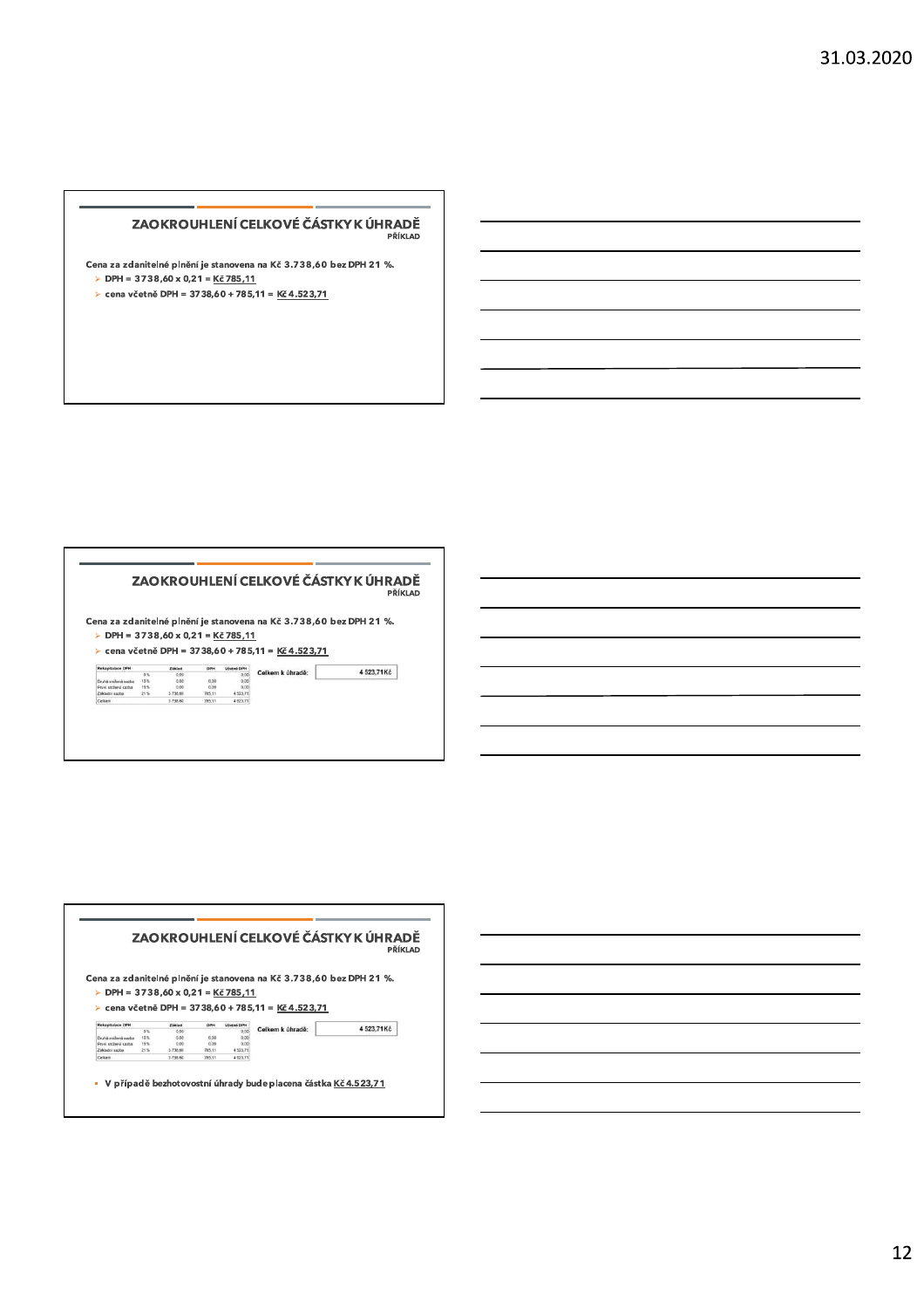

|                                |                  |                 |                           | ZAOKROUHLENÍ CELKOVÉ ČÁSTKY K ÚHRADĚ<br>JAK POSTUPLJÍ OBCHODNÍCI - PŘÍKLAD |
|--------------------------------|------------------|-----------------|---------------------------|----------------------------------------------------------------------------|
| Součet                         |                  |                 | 145,90                    |                                                                            |
| Zaokrouhleno<br>CZK<br>Vraceno |                  | CZK.            | 146.00<br>200.00<br>54.00 |                                                                            |
| Dan %<br>B=15.00%              | Brutto<br>145,90 | Netto<br>126.87 | Dan<br>19.03              |                                                                            |



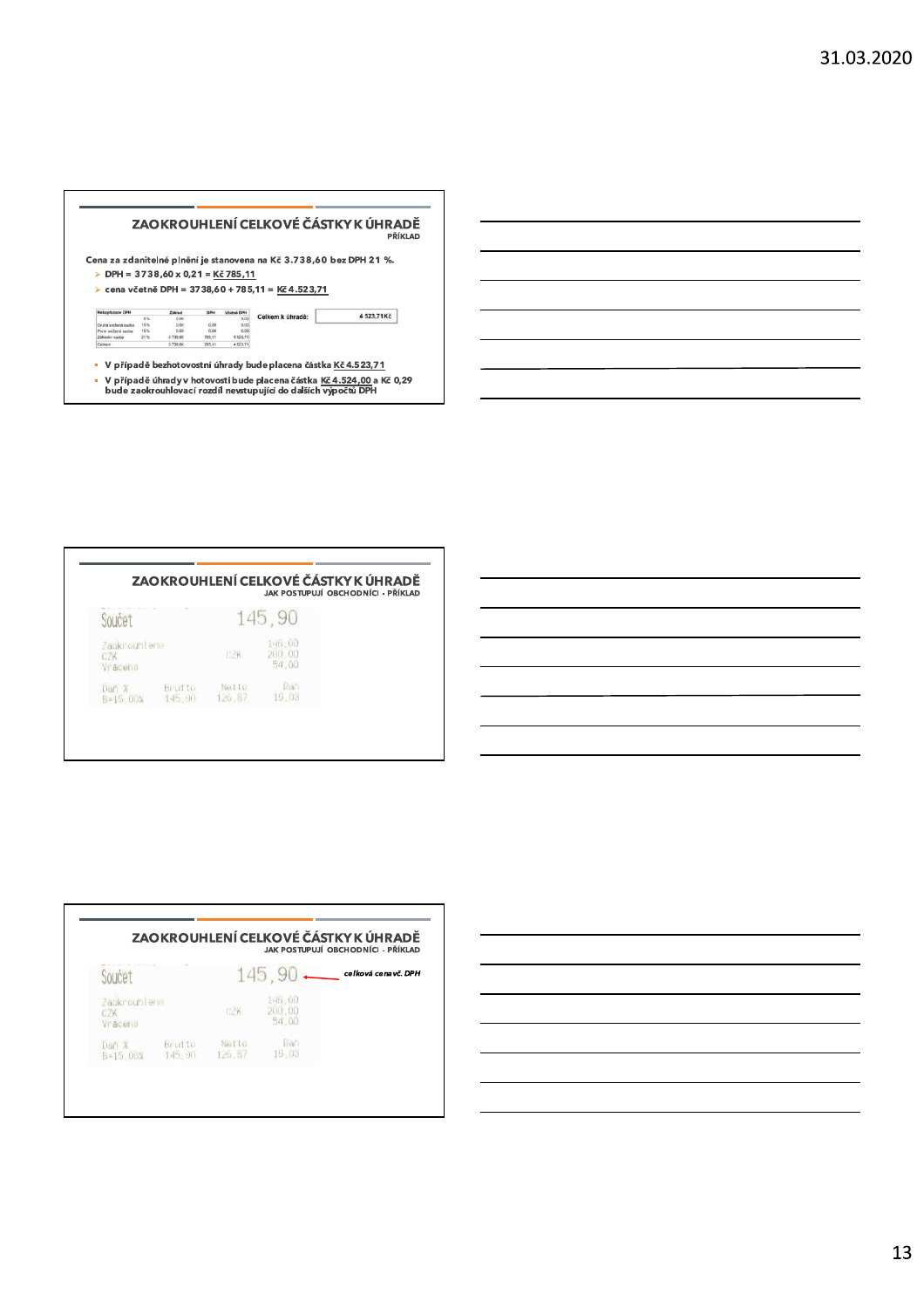